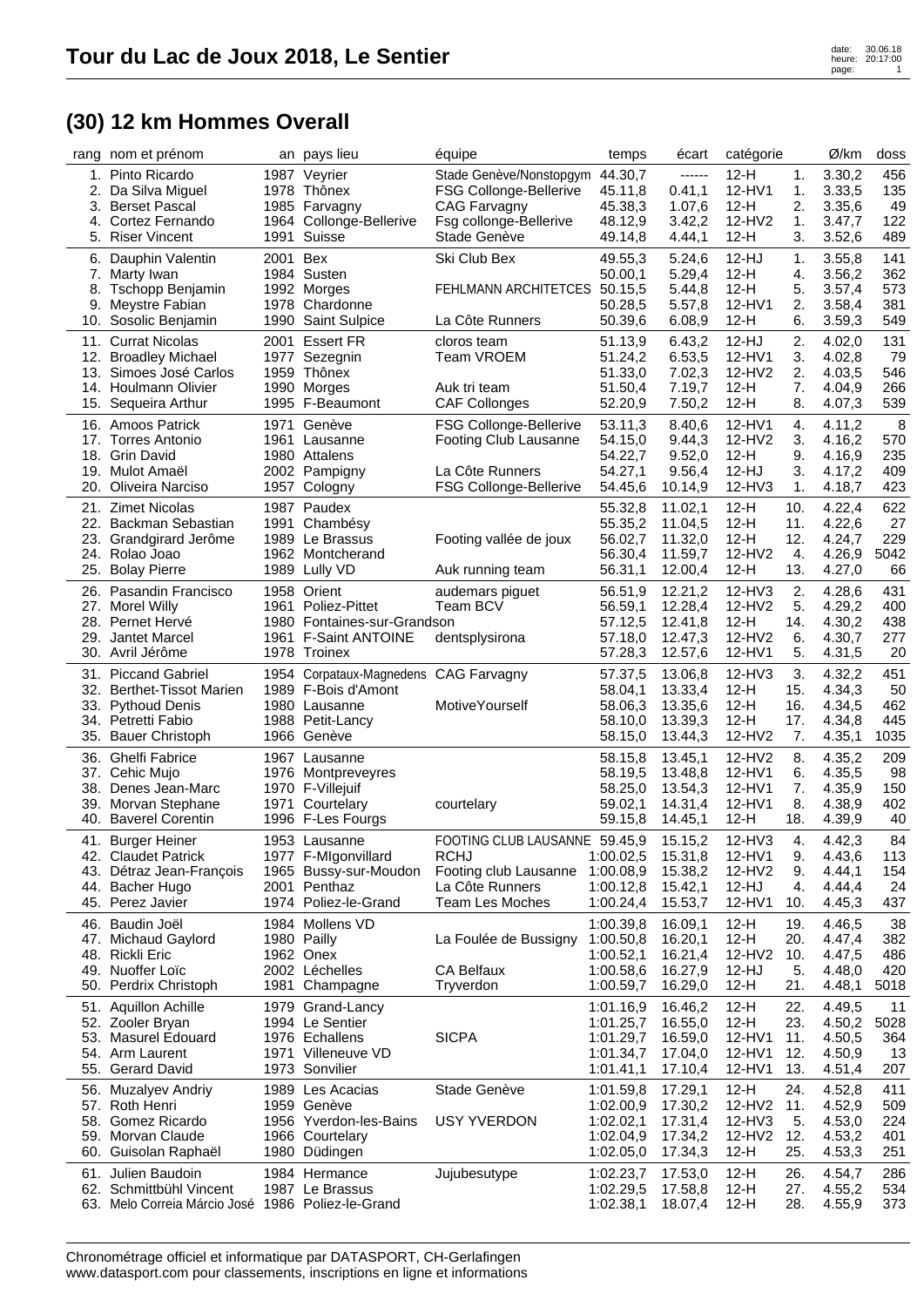| rang | nom et prénom                                  |                          | an pays lieu                            | équipe                                               | temps                  | écart              | catégorie        |            | Ø/km             | doss       |
|------|------------------------------------------------|--------------------------|-----------------------------------------|------------------------------------------------------|------------------------|--------------------|------------------|------------|------------------|------------|
|      | 64. Jaccard Vladimir<br>65. Demaison Yvan      |                          | 1985 Lausanne<br>1974 Petit-Lancy       | Stade Genève                                         | 1:02.39,0<br>1:02.55,0 | 18.08,3<br>18.24,3 | $12-H$<br>12-HV1 | 29.<br>14. | 4.55,9<br>4.57,2 | 273<br>149 |
|      | 66. Schüpbach Julien                           |                          | 2001 Le Brassus                         | Ski-Club Vallée de Joux 1:03.03.7                    |                        | 18.33,0            | 12-HJ            | 6.         | 4.57,9           | 537        |
|      | 67. Bacher Steeves                             |                          | 1969 Penthaz                            | La Côte Runners                                      | 1:03.12,9              | 18.42,2            | 12-HV1           | 15.        | 4.58,6           | 26         |
|      | 68. Bouamri Tarik                              | 1981                     | Carouge GE                              | Spares                                               | 1:03.35,8              | 19.05,1            | $12-H$           | 30.        | 5.00,4           | 69         |
|      | 69. Dias Marques Rafael<br>70. Klein Matéo     |                          | 1959 Peney-le-Jorat<br>2001 F-Orgelet   | Orgelet                                              | 1:03.48,6<br>1:03.58,6 | 19.17,9<br>19.27,9 | 12-HV2<br>12-HJ  | 13.<br>7.  | 5.01,4<br>5.02,2 | 156<br>298 |
|      | 71. Elmiger Josef                              |                          | 1954 Gland                              |                                                      | 1:04.07,3              | 19.36,6            | 12-HV3           | 6.         | 5.02,9           | 177        |
| 72.  | Maiolo Arno                                    |                          | 2002 F-Archamps                         |                                                      | 1:04.27,9              | 19.57,2            | $12-HJ$          | 8.         | 5.04,5           | 349        |
| 73.  | <b>Tuchschmid Tor</b>                          | 1971                     | Crassier                                |                                                      | 1:04.44,9              | 20.14,2            | 12-HV1           | 16.        | 5.05,8           | 575        |
|      | 74. Gilomen Damien                             |                          | 1962 Genève                             | Stade Genève                                         | 1:04.47,6              | 20.16,9            | 12-HV2           | 14.        | 5.06,1           | 210        |
|      | 75. Mériaux Simon                              |                          | 1976 Prangins                           |                                                      | 1:04.56,7              | 20.26,0            | 12-HV1           | 17.        | 5.06,8           | 374        |
|      | 76. Streit Jerome                              |                          | 1986 Pampigny                           | Cspl                                                 | 1:05.07.4              | 20.36,7            | $12-H$<br>12-HV1 | 31.<br>18. | 5.07,6           | 554<br>377 |
| 77.  | Meylan Alain<br>78. Bessat Richard             | 1973                     | Gimel<br>1970 Lausanne                  |                                                      | 1:05.28,7<br>1:05.41,1 | 20.58,0<br>21.10,4 | 12-HV1           | 19.        | 5.09,3<br>5.10,3 | 53         |
|      | 78. Fehle Valentin                             |                          | 1996 Le Sentier                         |                                                      | 1:05.41,1              |                    | $12-H$           | 32.        |                  | 185        |
| 80.  | Tisserant Aurélien                             |                          | 1990 Chavornay                          | TRYverdon                                            | 1:05.46,0              | 21.10,4<br>21.15,3 | $12-H$           | 33.        | 5.10,3<br>5.10,7 | 566        |
|      | 81. Hertig Michael                             |                          | 1981 Crissier                           |                                                      | 1:05.49,0              | 21.18,3            | $12-H$           | 34.        | 5.10,9           | 260        |
|      | 82. Welmelinger Pascal                         | 1956                     | Yverdon-les-Bains                       |                                                      | 1:05.54,7              | 21.24,0            | $12-HV3$         | 7.         | 5.11,3           | 606        |
| 83.  | Kerambrun Yann                                 | 1974                     | Renan BE                                |                                                      | 1:05.59,5              | 21.28,8            | 12-HV1           | 20.        | 5.11,7           | 292        |
| 84.  | Castro Reina Daniel                            |                          | 1984 Lausanne                           |                                                      | 1:06.06,7              | 21.36,0            | $12-H$           | 35.        | 5.12,3           | 95         |
|      | 85. Longo Antonio                              |                          | 1984 Genève                             |                                                      | 1:06.13,7              | 21.43,0            | $12-H$           | 36.        | 5.12,8           | 336        |
|      | 86. Ammann Jordane                             |                          | 1987 Les Charbonnières                  | SDIS VALLÉE DE JOUX 1:06.27,5                        |                        | 21.56,8            | $12-H$           | 37.        | 5.13,9           | 7          |
| 88.  | 87. Grondel Alexandre<br>Mayer Nicolas         |                          | 1987 F-Gex<br>1992 Epalinges            | <b>DNH</b>                                           | 1:06.33,1<br>1:06.37,9 | 22.02,4<br>22.07,2 | $12-H$<br>$12-H$ | 38.<br>39. | 5.14,4<br>5.14,7 | 239<br>369 |
|      |                                                |                          |                                         |                                                      |                        |                    |                  |            |                  |            |
| 89.  | Klein Stéphane<br>90. Meylan John              |                          | 1971 F-Orgelet<br>1981 Lausanne         | Orgelet                                              | 1:06.40,9<br>1:06.55,9 | 22.10,2<br>22.25,2 | 12-HV1<br>$12-H$ | 21.<br>40. | 5.15,0<br>5.16,2 | 299<br>380 |
| 91.  | <b>Allamand Nicolas</b>                        |                          | 1996 Le Pont                            |                                                      | 1:06.57,7              | 22.27,0            | $12-H$           | 41.        | 5.16,3           | 4          |
| 92.  | Rogenmoser Loïc                                |                          | 1980 Le Sentier                         | hcvj                                                 | 1:07.13,5              | 22.42,8            | $12-H$           | 42.        | 5.17,5           | 503        |
|      | 93. Bernardino Mario                           |                          | 1986 Echandens-Denges                   |                                                      | 1:07.16,2              | 22.45,5            | $12-H$           | 43.        | 5.17,8           | 47         |
| 94.  | <b>Rochat Pierre-Andre</b>                     |                          | 1956 Echallens                          | <b>Traine-Savates</b>                                | 1:07.40,7              | 23.10,0            | 12-HV3           | 8.         | 5.19,7           | 498        |
|      | 95. Racine Thibaut                             |                          | 1989 Nyon                               |                                                      | 1:07.40,9              | 23.10,2            | $12-H$           | 44.        | 5.19,7           | 467        |
| 96.  | Griessler Harald<br>Davai Brieuc               | 1971 Pully<br>2001 F-Vif |                                         |                                                      | 1:07.42,7              | 23.12,0            | 12-HV1<br>12-HJ  | 22.<br>9.  | 5.19,8           | 233<br>142 |
| 97.  | 98. Barbey Michel                              |                          | 1949 Granges-près-Marnand               |                                                      | 1:07.54,1<br>1:08.05,2 | 23.23,4<br>23.34,5 | 12-HV3           | 9.         | 5.20,7<br>5.21,6 | 32         |
| 99.  | Nold Janick                                    |                          | 1982 Lausanne                           |                                                      | 1:08.25,9              | 23.55,2            | $12-H$           | 45.        | 5.23,2           | 418        |
| 100. | <b>Martin Thierry</b>                          |                          | 1985 Cugy VD                            |                                                      | 1:08.34,7              | 24.04,0            | $12-H$           | 46.        | 5.23,9           | 5013       |
| 101. | De Oliveira Jairo                              |                          | 1964 Vernier                            |                                                      | 1:08.48,8              | 24.18,1            | $12-HV2$         | 15.        | 5.25,1           | 145        |
|      | 102. Viret Lionel                              |                          | 1974 St-Prex                            |                                                      | 1:08.51,2              | 24.20,5            | 12-HV1           | 23.        | 5.25,2           | 582        |
|      | 103. Bricaud David                             |                          | 1984 F-Mouthe                           |                                                      | 1:08.57,0              | 24.26,3            | $12-H$           | 47.        | 5.25,7           | 78         |
| 104. | Carfora Nicolas                                |                          | 1988 Rolle                              |                                                      | 1:08.58,1              | 24.27,4            | $12-H$           | 48.        | 5.25,8           | 92         |
|      | 104. Kilfe Awet                                |                          | 1991 Nyon<br>1972 Morges                |                                                      | 1:08.58,1<br>1:09.14,5 | 24.27,4<br>24.43,8 | $12-H$<br>12-HV1 | 48.<br>24. | 5.25,8           | 296<br>302 |
|      | 106. Knight Jeremy<br>107. Giraudeau Jacky     |                          | 1962 Lausanne                           | <b>FSG Morges</b><br>Footing Club Lausanne 1:09.15,8 |                        | 24.45,1            | 12-HV2           | 16.        | 5.27,1<br>5.27,2 | 213        |
|      | 108. Pizzinato Alexandre                       |                          | 1959 Genève                             |                                                      | 1:09.19,1              | 24.48,4            | 12-HV2           | 17.        | 5.27,4           | 457        |
|      | 109. Chavaillaz Joel                           |                          | 1980 Posieux                            |                                                      | 1:09.19,2              | 24.48,5            | $12-H$           | 50.        | 5.27,4           | 1106       |
|      | 110. Bovard Rémi                               |                          | 1984 Morges                             |                                                      | 1:09.25,3              | 24.54,6            | $12-H$           | 51.        | 5.27,9           | 73         |
|      | 111. Aubert Fabrice                            |                          | 1968 Le Brassus                         |                                                      | 1:09.41,1              | 25.10,4            | 12-HV2           | 18.        | 5.29,2           | 17         |
|      | 112. Monnier Maël<br>113. Gaillard Claude      |                          | 1999 Cuarnens                           | Les Traîne-Gourdins                                  | 1:09.42,2              | 25.11,5            | 12-HJ            | 10.        | 5.29,3           | 395        |
|      |                                                |                          | 1952 Chamblon                           | Wasimolo                                             | 1:09.42,4              | 25.11,7            | 12-HV3           | 10.        | 5.29,3           | 197        |
|      | 114. Nuoffer Julien<br>115. Gojanovic Boris    |                          | 1974 Léchelles<br>1973 Gingins          | <b>CA Belfaux</b><br>PhysioTonic                     | 1:09.46,3<br>1:09.52,3 | 25.15,6<br>25.21,6 | 12-HV1<br>12-HV1 | 25.<br>26. | 5.29,6<br>5.30,1 | 419<br>219 |
|      | 116. Hamada Mahmoud                            |                          | 1976 Eysins                             |                                                      | 1:09.56,3              | 25.25,6            | 12-HV1           | 27.        | 5.30,4           | 254        |
|      | 117. Steiner Marco                             |                          | 1955 I-Lazise (VR)                      |                                                      | 1:10.00,9              | 25.30,2            | 12-HV3           | 11.        | 5.30,7           | 552        |
|      | 118. Girod Hadrien                             |                          | 1991 Le Brassus                         |                                                      | 1:10.07,3              | 25.36,6            | 12-H             | 52.        | 5.31,2           | 214        |
|      | 119. Tubello Denis                             |                          | 1974 Chêne-Bourg                        |                                                      | 1:10.09,0              | 25.38,3            | 12-HV1           | 28.        | 5.31,4           | 574        |
|      | 120. Lugon-Moulin Alexandre 1972 Bonvillars    |                          |                                         |                                                      | 1:10.19,0              | 25.48,3            | 12-HV1           | 29.        | 5.32,2           | 339        |
|      | 121. Dumont Pierre-Andre<br>122. Jones Patrick |                          | 1950 Bussigny<br>1976 Villars-sur-Glâne |                                                      | 1:10.38,4<br>1:10.45,4 | 26.07,7<br>26.14,7 | 12-HV3<br>12-HV1 | 12.<br>30. | 5.33,7           | 171        |
|      | 123. Bircher Peter                             |                          | 1981 Luzern                             |                                                      | 1:10.55,5              | 26.24,8            | 12-H             | 53.        | 5.34,2<br>5.35,0 | 284<br>59  |
|      | 124. Rottmeier Jérôme                          |                          | 1973 Bouveret                           |                                                      | 1:11.20,1              | 26.49,4            | 12-HV1           | 31.        | 5.37,0           | 510        |
|      | 125. Tschabold Serge                           |                          | 1984 Chavornay                          |                                                      | 1:11.24,3              | 26.53,6            | $12-H$           | 54.        | 5.37,3           | 572        |
|      | 126. Zoia Giorgio                              |                          | 1968 Lausanne                           |                                                      | 1:11.25,8              | 26.55,1            | 12-HV2           | 19.        | 5.37,4           | 624        |
|      |                                                |                          |                                         |                                                      |                        |                    |                  |            |                  |            |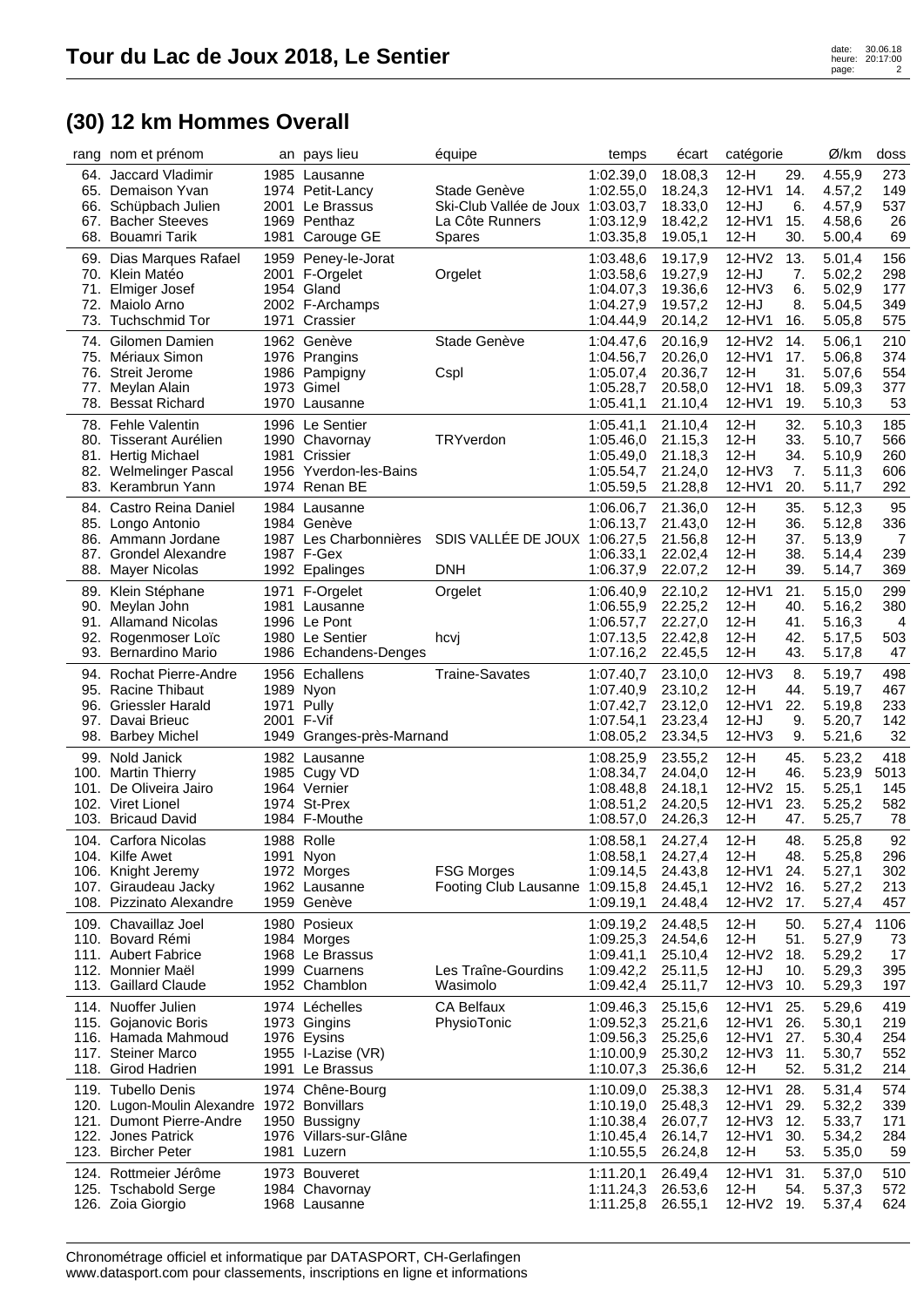|              | rang nom et prénom                            |                     | an pays lieu                                             | équipe                                 | temps                  | écart              | catégorie        |            | Ø/km             | doss       |
|--------------|-----------------------------------------------|---------------------|----------------------------------------------------------|----------------------------------------|------------------------|--------------------|------------------|------------|------------------|------------|
|              | 127. Favre Julien                             |                     | 1974 Etagnières                                          |                                        | 1:11.26,3              | 26.55,6            | 12-HV1           | 32.        | 5.37,5           | 182        |
|              | 128. Guignard Philippe                        |                     | 1954 Vaulion                                             | footing Dent de Vaulion 1:11.30,2      |                        | 26.59,5            | 12-HV3           | 13.        | 5.37,8           | 249        |
|              | 129. Moreira Pinto Bruno Daniel 1989 Lausanne |                     |                                                          |                                        | 1:11.40,6              | 27.09,9            | $12-H$           | 55.        | 5.38,6           | 399        |
| 130.         | <b>Michel Christophe</b>                      | 1971                | Senarclens                                               | <b>Fondation Stanislas</b>             | 1:11.50,5              | 27.19,8            | 12-HV1           | 33.        | 5.39,4           | 383        |
| 131.         | Michel Raphael                                |                     | 1974 Rolle                                               |                                        | 1:11.50,8              | 27.20,1            | 12-HV1           | 34.        | 5.39,4           | 386        |
| 132.         | <b>Roh Emmanuel</b>                           |                     | 1985 Renens VD                                           |                                        | 1:11.52,6              | 27.21,9            | $12-H$           | 56.        | 5.39,5           | 504        |
|              | 133. Waring Peter                             |                     | 1966 F-Versonnex                                         |                                        | 1:11.52,9              | 27.22,2            | 12-HV2           | 20.        | 5.39,5           | 599        |
|              | 134. Mooser Arnold                            |                     | 1957 Düdingen                                            |                                        | 1:11.54,4              | 27.23,7            | 12-HV3           | 14.        | 5.39,7           | 5032       |
|              | 135. Vionnet Etienne                          | 1991                | Morges                                                   |                                        | 1:11.54,9              | 27.24,2            | $12-H$           | 57.        | 5.39,7           | 581        |
| 136.         | <b>Meier Francis</b>                          | 1981                | Bern                                                     |                                        | 1:11.55,2              | 27.24,5            | $12-H$           | 58.        | 5.39,7           | 371        |
|              | 137. Bouzaouia Soufien                        |                     | 1985 Gland                                               |                                        | 1:12.25,8              | 27.55.1            | $12-H$           | 59.        | 5.42,1           | 72         |
|              | 138. Tahoulas Jimmy                           |                     | 1988 F-Prevessin Moens                                   |                                        | 1:12.27,3              | 27.56,6            | $12-H$           | 60.        | 5.42,3           | 561        |
|              | 139. Receveur Stefan                          |                     | 1976 Echallens                                           |                                        | 1:12.27,4              | 27.56,7            | 12-HV1           | 35.        | 5.42,3           | 472        |
| 140.         | Damiani Laurent                               | 1975                | Valeyres-sous-Rances Wasimolo                            |                                        | 1:12.31,2              | 28.00,5            | 12-HV1           | 36.        | 5.42,6           | 137        |
|              | 141. Rossi Claude                             |                     | 1959 La Rippe                                            |                                        | 1:12.37,3              | 28.06,6            | 12-HV2           | 21.        | 5.43,0           | 507        |
|              | 142. Ruchat Jean-Claude                       |                     | 1959 Le Sentier                                          | audemars piguet                        | 1:12.41,0              | 28.10,3            | 12-HV2           | 22.        | 5.43,3           | 514        |
|              | 143. Calame Jean-Pierre                       |                     | 1954 La Chaux-de-Fonds                                   |                                        | 1:12.47,9              | 28.17,2            | 12-HV3           | 15.        | 5.43,9           | 89         |
|              | 144. Cauderay Bernard                         |                     | 1961 St-Prex                                             |                                        | 1:13.01.2              | 28.30,5            | 12-HV2           | 23.        | 5.44,9           | 96         |
|              | 145. Calabrese Daniel<br>146. Roulin Philippe |                     | 1975 Buchillon                                           |                                        | 1:13.03,3              | 28.32,6<br>28.38,5 | 12-HV1           | 37.<br>24. | 5.45,1           | 87         |
|              |                                               |                     | 1967 Gland                                               |                                        | 1:13.09,2              |                    | 12-HV2           |            | 5.45,6           | 512        |
| 147.         | Denes Titouan                                 |                     | 2001 F-Villejuif                                         |                                        | 1:13.18,5              | 28.47,8            | 12-HJ            | 11.        | 5.46,3           | 151        |
| 148.         | Bonny Joakim                                  |                     | 1995 L'Abbaye                                            |                                        | 1:13.42,2              | 29.11,5            | $12-H$           | 61.        | 5.48,2           | 68         |
|              | 149. Rochat Stéphane                          |                     | 1968 Le Sentier<br>1962 Saillon                          | Handball club Vallée de Joux 1:14.03,8 |                        | 29.33,1            | 12-HV2           | 25.        | 5.49,9           | 499        |
| 150.<br>151. | <b>Roduit Fernand</b><br>Lambercy Frédéric    |                     | 1984 Villars-le-Terroir                                  | Saillon coureur                        | 1:14.04,4<br>1:14.04,8 | 29.33,7<br>29.34,1 | 12-HV2<br>$12-H$ | 26.<br>62. | 5.49,9<br>5.49,9 | 501<br>314 |
|              |                                               |                     |                                                          |                                        |                        |                    |                  |            |                  |            |
|              | 152. Jinks Richard                            |                     | 1950 F-St Claude                                         | Lordshill Road Runners 1:14.19,1       |                        | 29.48,4            | $12-HV3$         | 16.        | 5.51,1           | 283        |
|              | 153. Magnenat Joeffrey                        |                     | 1992 Lausanne                                            |                                        | 1:14.23,1              | 29.52,4            | $12-H$           | 63.        | 5.51,4           | 343        |
| 154.         | Parisod David<br>155. Rivier Cristian         | 1993 Prilly<br>1971 | Petit-Lancy                                              |                                        | 1:14.24,1<br>1:14.25,4 | 29.53,4<br>29.54,7 | $12-H$<br>12-HV1 | 64.<br>38. | 5.51,5<br>5.51,6 | 427<br>491 |
| 156.         | Hardy Michael                                 | 1975                | Gland                                                    |                                        | 1:14.26,2              | 29.55,5            | 12-HV1           | 39.        | 5.51,6           | 255        |
|              |                                               |                     |                                                          |                                        |                        |                    |                  |            |                  |            |
| 157.         | Magalhaes Joaquim<br>158. Sartoretti Pascal   |                     | 1966 St-Prex<br>1964 Renens VD                           |                                        | 1:15.13,2              | 30.42,5            | 12-HV2<br>12-HV2 | 27.<br>28. | 5.55,3           | 342<br>523 |
|              | 159. Gantin Jean-Paul                         |                     | 1956 F-Sciez                                             | <b>EVIAN OFF COURSE</b>                | 1:15.19,8<br>1:15.26,0 | 30.49,1<br>30.55,3 | 12-HV3           | 17.        | 5.55,8<br>5.56,3 | 200        |
|              | 160. Franchini Michael                        |                     | 1995 Le Brassus                                          |                                        | 1:15.56,0              | 31.25,3            | $12-H$           | 65.        | 5.58,7           | 193        |
|              | 161. Karlen Michel                            |                     | 1970 Le Lieu                                             |                                        | 1:15.57,6              | 31.26,9            | 12-HV1           | 40.        | 5.58,8           | 287        |
|              | 162. Schmittbühl Pascal                       |                     |                                                          |                                        |                        |                    |                  |            |                  |            |
|              | 163. Kuhnlein Vivian                          |                     | 1957 F-Tronville en Barrois audemars piguet<br>1968 Yens | <b>SJA</b>                             | 1:15.59,9<br>1:16.10,4 | 31.29,2<br>31.39,7 | 12-HV3<br>12-HV2 | 18.<br>29. | 5.59,0<br>5.59,8 | 533<br>307 |
|              | 164. Crottet Guillaume                        |                     | 1987 Neuchâtel                                           |                                        | 1:16.11,3              | 31.40,6            | $12-H$           | 66.        | 5.59,9           | 129        |
|              | 165. Caraccio Michael                         |                     | 1987 Cortaillod                                          |                                        | 1:16.11,9              | 31.41,2            | $12-H$           | 67.        | 5.59,9           | 91         |
|              | 166. Porchet Pascal                           |                     | 1962 Villars-Ste-Croix                                   |                                        | 1:16.17,9              | 31.47,2            | 12-HV2           | 30.        | 6.00,4           | 459        |
| 167.         | Herren Sebastien                              |                     | 1977 Orbe                                                |                                        | 1:16.25,1              | 31.54,4            | 12-HV1           | 41.        | 6.01,0           | 259        |
|              | 168. Meylan François                          |                     | 1951 Lausanne                                            |                                        | 1:16.28,9              | 31.58,2            | 12-HV3 19.       |            | 6.01,3           | 379        |
|              | 169. Richard Nicolas                          |                     | 1970 Le Brassus                                          | <b>UC Yverdon</b>                      | 1:16.31,5              | 32.00,8            | 12-HV1           | 42.        | 6.01,5           | 485        |
|              | 170. Rochat Gérald                            |                     | 1959 Vallorbe                                            |                                        | 1:16.34,8              | 32.04,1            | 12-HV2           | 31.        | 6.01,7           | 495        |
|              | 171. Bapst Patrick                            | 1988 Bern           |                                                          |                                        | 1:16.47,2              | 32.16,5            | $12-H$           | 68.        | 6.02,7           | 31         |
|              | 172. Yerly Nicolas                            |                     | 1966 Meyrin                                              |                                        | 1:16.55,8              | 32.25,1            | 12-HV2           | 32.        | 6.03,4           | 618        |
|              | 173. Beffa Bernard                            |                     | 1954 Genève                                              | Stade Genève                           | 1:17.03,3              | 32.32,6            | $12-HV3$         | 20.        | 6.04,0           | 41         |
|              | 174. Horisberger Yann                         |                     | 2000 Chavannes-le-Veyron                                 |                                        | 1:17.10,5              | 32.39,8            | $12-HJ$          | 12.        | 6.04,6           | 265        |
| 175.         | Marcillaud Remi                               |                     | 2000 F-Les Rousses                                       |                                        | 1:17.33,7              | 33.03,0            | $12-HJ$          | 13.        | 6.06,4           | 353        |
|              | 176. Rochat Nicolas                           |                     | 1982 Le Sentier                                          |                                        | 1:17.53,6              | 33.22,9            | $12-H$           | 69.        | 6.08,0           | 497        |
|              | 177. Rey Clement                              |                     | 1980 Epalinges                                           |                                        | 1:17.54,0              | 33.23,3            | $12-H$           | 70.        | 6.08,0           | 475        |
|              | 178. Ruschetta Alain                          |                     | 1969 Le Sentier                                          | SDIS Vallée de Joux                    | 1:18.11,0              | 33.40,3            | 12-HV1           | 43.        | 6.09,3           | 515        |
|              | 179. Maillard Olivier                         |                     | 1971 Cuarnens                                            |                                        | 1:18.26,4              | 33.55,7            | 12-HV1           | 44.        | 6.10,5           | 348        |
| 180.         | Mrkonjic Michaël                              |                     | 1982 Lausanne                                            |                                        | 1:18.33,1              | 34.02,4            | $12-H$           | 71.        | 6.11,1           | 405        |
|              | 181. Dorio Jean Marcel                        |                     | 1953 F-Publier                                           |                                        | 1:18.59,6              | 34.28,9            | $12-HV3$         | 21.        | 6.13,1           | 160        |
|              | 182. Zandidoust Reza                          |                     | 1970 Begnins                                             |                                        | 1:19.03,7              | 34.33,0            | 12-HV1           | 45.        | 6.13,5           | 619        |
|              | 183. Michel Mario                             | 1970 Sutz           |                                                          |                                        | 1:19.17,9              | 34.47,2            | 12-HV1           | 46.        | 6.14,6           | 385        |
|              | 184. Michellod Nicolas                        |                     | 1973 Fribourg                                            |                                        | 1:19.18,5              | 34.47,8            | 12-HV1           | 47.        | 6.14,6           | 388        |
|              | 185. Hogg Graeme                              |                     | 1953 Chézard-St-Martin                                   |                                        | 1:19.23,2              | 34.52,5            | 12-HV3           | 22.        | 6.15,0           | 262        |
| 186.         | Roduit Jean-Luc                               |                     | 1980 Gland                                               |                                        | 1:19.48,3              | 35.17,6            | $12-H$           | 72.        | 6.17,0           | 502        |
|              | 187. Rohrbach Yvan                            |                     | 1969 La Chaux-de-Fonds                                   |                                        | 1:21.08,9              | 36.38,2            | 12-HV1           | 48.        | 6.23,3           | 505        |
|              | 188. von Boehn-Buchholz Robert 1963 Lavigny   |                     |                                                          |                                        | 1:21.19,1              | 36.48,4            | 12-HV2           | 33.        | 6.24,1           | 585        |
|              | 189. Conne Alain                              |                     | 1963 Essertes                                            | AthléticaOron                          | 1:21.29,0              | 36.58,3            | 12-HV2           | 34.        | 6.24,9           | 116        |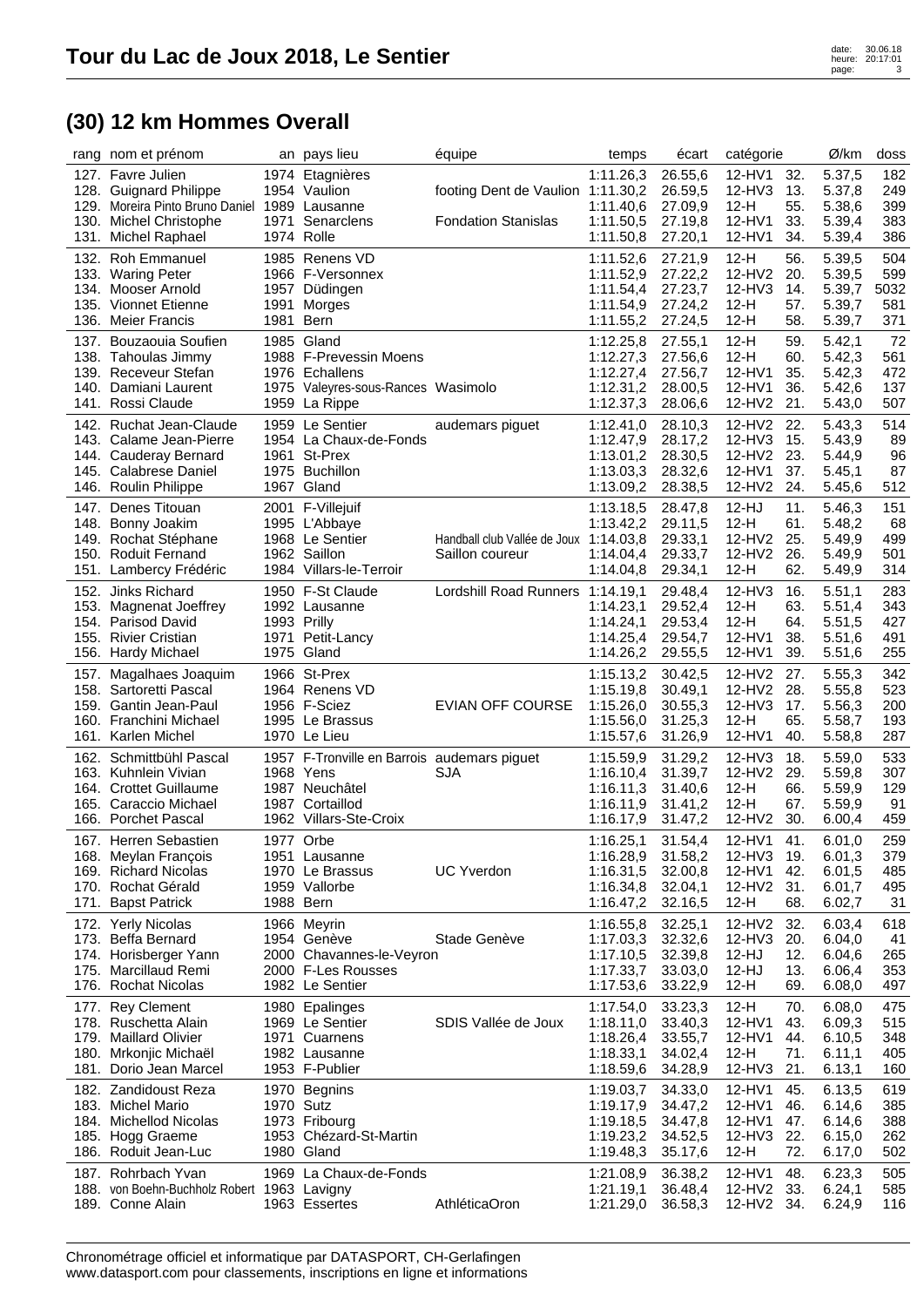| rang                         | nom et prénom                                                                                                                   |                                   | an pays lieu                                                                                           | équipe                                                 | temps                                                                      | écart                                                          | catégorie                                                |                                        | Ø/km                                                     | doss                                     |
|------------------------------|---------------------------------------------------------------------------------------------------------------------------------|-----------------------------------|--------------------------------------------------------------------------------------------------------|--------------------------------------------------------|----------------------------------------------------------------------------|----------------------------------------------------------------|----------------------------------------------------------|----------------------------------------|----------------------------------------------------------|------------------------------------------|
|                              | 190. Weil Nicolas<br>191. Rochat Ludovic<br>192. Jaquier Romain<br>193. Suchet Christophe                                       | 1983 Lutry<br>1971                | 1977 Poliez-le-Grand<br>1982 F-Plenise<br>Etoy                                                         | <b>SAPH</b>                                            | 1:21.31,1<br>1:21.50,8<br>1:22.02,9<br>1:22.11,3                           | 37.00,4<br>37.20,1<br>37.32,2<br>37.40,6                       | 12-HV1<br>12-H<br>$12-H$<br>12-HV1                       | 49.<br>73.<br>74.<br>50.               | 6.25,1<br>6.26,6<br>6.27,6<br>6.28,2                     | 602<br>496<br>279<br>555                 |
| 196.<br>197.<br>198.<br>199. | 194. Schlegel Reto<br>195. Zbinden Eric<br>Meylan Bertrand<br><b>Morard Albert</b><br>Messabih Ridha<br><b>Montandon Claude</b> | 1971                              | Moiry VD<br>1966 Neuchâtel<br>1969 Le Brassus<br>1968 Marsens<br>1972 Lausanne<br>1954 Auvernier       | Footing Vallé ede Joux<br><b>RAS</b>                   | 1:22.32,5<br>1:22.47,7<br>1:22.49,1<br>1:22.58,3<br>1:23.18,4<br>1:23.35,8 | 38.01,8<br>38.17,0<br>38.18,4<br>38.27,6<br>38.47,7<br>39.05,1 | 12-HV1<br>12-HV2<br>12-HV1<br>12-HV2<br>12-HV1<br>12-HV3 | 51.<br>35.<br>52.<br>36.<br>53.<br>23. | 6.29,9<br>6.31,1<br>6.31,2<br>6.31,9<br>6.33,5<br>6.34,9 | 528<br>5023<br>378<br>5014<br>376<br>396 |
| 200.<br>203.                 | Margairaz Michel<br>201. Beney Alexandre<br>202. Martin Jean-Claude<br>Da Costa Mendes Angelo 1987<br>204. Jaccard Jean-Pierre  |                                   | 1959 F-Publier<br>1970 Montricher<br>1954 Montcherand<br>Le Brassus<br>1956 Lausanne                   | Je cours pour ma forme Morges<br>audemars piguet       | 1:23.43,0<br>1:23.55,8<br>1:24.01,8<br>1:24.03,2<br>1:24.15,3              | 39.12,3<br>39.25,1<br>39.31,1<br>39.32,5<br>39.44,6            | 12-HV2<br>12-HV1<br>$12-HV3$<br>$12-H$<br>$12-HV3$       | 37.<br>54.<br>24.<br>75.<br>25.        | 6.35,5<br>6.36,5<br>6.36,9<br>6.37,1<br>6.38,0           | 354<br>42<br>1316<br>134<br>272          |
| 208.                         | 205. Faisco Pedro<br>206. Bezençon Christophe<br>207. Tenthorey Grégory<br><b>Peyrard Vincent</b><br>209. Chervet Roland        | 1989<br>1973                      | Renens VD<br>1983 Bursins<br>1984 Yverdon-les-Bains<br>Etoy<br>1944 Courgevaux                         | SCBroyard                                              | 1:24.16,1<br>1:24.17,0<br>1:24.33,8<br>1:24.34,2<br>1:24.36,8              | 39.45,4<br>39.46,3<br>40.03,1<br>40.03,5<br>40.06,1            | $12-H$<br>$12-H$<br>$12-H$<br>12-HV1<br>12-HV3           | 76.<br>77.<br>78.<br>55.<br>26.        | 6.38,1<br>6.38,1<br>6.39,5<br>6.39,5<br>6.39,7           | 745<br>56<br>564<br>447<br>108           |
| 210.                         | Poylié Arnaud<br>211. Wilkinson Peter<br>212. Lemieux Denis<br>213. Toffolon Giuseppe<br>214. Huynh Bao-Lan                     | 1981<br>1951<br>1953<br>1982 Bern | <b>F-Pontault Combault</b><br>1949 Genève<br>Saint-Cergue<br>Cortaillod                                |                                                        | 1:24.38,9<br>1:24.40,4<br>1:24.49.8<br>1:24.51,2<br>1:25.11,3              | 40.08,2<br>40.09,7<br>40.19.1<br>40.20,5<br>40.40,6            | $12-H$<br>$12-HV3$<br>$12-HV3$<br>$12-HV3$<br>$12-H$     | 79.<br>27.<br>28.<br>29.<br>80.        | 6.39,9<br>6.40,0<br>6.40,7<br>6.40,8<br>6.42,4           | 460<br>611<br>325<br>568<br>267          |
|                              | 215. Deller Christophe<br>216. Katana Reshit<br>217. Tardy Lionel<br>218. Le Contellec Ludovic<br>219. Davai Lionel             | 1971 F-Vif                        | 1964 Leytron<br>1996 Lausanne<br>1985 Yverdon-les-Bains<br>1970 F-Grenoble                             | Novacel                                                | 1:25.15,8<br>1:25.16,8<br>1:25.33,2<br>1:25.41,7<br>1:25.41,9              | 40.45,1<br>40.46,1<br>41.02,5<br>41.11,0<br>41.11,2            | 12-HV2<br>$12-H$<br>$12-H$<br>12-HV1<br>12-HV1           | 38.<br>81.<br>82.<br>56.<br>57.        | 6.42,8<br>6.42,8<br>6.44,1<br>6.44,8<br>6.44,8           | 148<br>289<br>562<br>321<br>143          |
| 221.<br>222.                 | 220. Winkelmann Eric<br>Chambettaz Christian<br>Sgarzi Lucas<br>223. Marques Coelho Filipe<br>224. Dottrens Guy                 | 1974 Lutry<br>1951                | 1947 Aubonne<br>1966 Rossens FR<br>1985 Versoix<br>Prilly                                              | Seniors de Coubertin                                   | 1:26.11,1<br>1:26.24,3<br>1:26.32,0<br>1:26.43,1<br>1:26.50,4              | 41.40,4<br>41.53,6<br>42.01,3<br>42.12,4<br>42.19,7            | 12-HV3<br>12-HV2<br>12-HV1<br>$12-H$<br>12-HV3           | 30.<br>39.<br>58.<br>83.<br>31.        | 6.47,1<br>6.48,2<br>6.48,8<br>6.49,6<br>6.50,2           | 612<br>101<br>542<br>357<br>164          |
|                              | 225. Bernardi Loïc<br>226. Laurent Jean-Marc<br>227. Wieser Daniel<br>228. Chenuz Sébastien<br>229. Perruchoud Roland           | 1973<br>1945                      | 1996 Penthalaz<br>Epalinges<br>1965 Nyon<br>1974 Moiry VD<br>Genève                                    | F.A.S Gd Saconnex                                      | 1:27.07.6<br>1:27.16,3<br>1:27.26,1<br>1:28.10,6<br>1:28.17,2              | 42.36,9<br>42.45,6<br>42.55,4<br>43.39,9<br>43.46,5            | $12-H$<br>12-HV1<br>12-HV2<br>12-HV1<br>12-HV3           | 84.<br>59.<br>40.<br>60.<br>32.        | 6.51,6<br>6.52,3<br>6.53,0<br>6.56,5<br>6.57,1           | 46<br>319<br>610<br>107<br>440           |
| 230.                         | <b>Benini Cristiano</b><br>231. Cornamusaz David<br>232. Lambelin André<br>233. Cottez Laurent<br>233. Mabillard Hugo           | 1968<br>1983 Aigle                | Fribourg<br>1974 Cossonay-Ville<br>1951 Grand-Lancy<br>1965 F-Mouthe                                   | Cornam's<br>mouthe                                     | 1:29.03,9<br>1:29.20,6<br>1:29.25,0<br>1:29.26,0<br>1:29.26,0              | 44.33,2<br>44.49,9<br>44.54,3<br>44.55,3<br>44.55,3            | 12-HV2<br>12-HV1<br>12-HV3<br>12-HV2<br>$12-H$           | 41.<br>61.<br>33.<br>42.<br>85.        | 7.00,7<br>7.02,0<br>7.02,4<br>7.02,5<br>7.02,5           | 43<br>119<br>313<br>125<br>341           |
|                              | 235. Tolloi Franck<br>236. Jeanneret Pierre<br>237. Vazquez Hector<br>238. Glanzmann Yves<br>239. Coudurier Jean-Marie          |                                   | 1988 Muraz (Collombey)<br>1984 Neuchâtel<br>1978 Ostermundigen<br>1965 La Tour-de-Peilz<br>1971 Morges | FEHLMANN ARCHITETCES 1:29.54,5                         | 1:30.06,5<br>1:30.35,6<br>1:30.43,9<br>1:31.01,6                           | 45.23,8<br>45.35,8<br>46.04,9<br>46.13,2<br>46.30,9            | $12-H$<br>$12-H$<br>12-HV1<br>12-HV2<br>12-HV1           | 86.<br>87.<br>62.<br>43.<br>63.        | 7.04,7<br>7.05,7<br>7.08,0<br>7.08,6<br>7.10,0           | 569<br>281<br>579<br>215<br>127          |
|                              | 240. Peter Clarence<br>241. Ivanov Anton<br>242. Grolimund Laurent<br>243. Quiblier Guillaume<br>244. Gruaz Francis             |                                   | 1960 Collonge-Bellerive<br>1980 Genève<br>1950 Grand-Saconnex<br>1995 Le Pont<br>1943 Châtelaine       | FAS Foulées athlétiques saconnésiennes<br>Stade Genève | 1:31.08,1<br>1:31.36,3<br>1:31.57,1<br>1:32.01,3<br>1:32.44,0              | 46.37,4<br>47.05,6<br>47.26,4<br>47.30,6<br>48.13,3            | 12-HV2<br>$12-H$<br>12-HV3<br>$12-H$<br>12-HV3           | 44.<br>88.<br>34.<br>89.<br>35.        | 7.10,5<br>7.12,7<br>7.14,4<br>7.14,7<br>7.18,1           | 441<br>270<br>238<br>463<br>244          |
|                              | 245. Galbraith Peter<br>246. Gomes Mario<br>247. Caritat Ivo<br>248. Petermann Christian<br>249. Chiriatti Oscar                | 1951<br>1973 Prilly               | Grand-Saconnex<br>1975 Yverdon-les-Bains<br>1976 Pampigny<br>1969 Morges                               | <b>CERN Running Club</b><br>Saviva<br>Les Chrispee     | 1:32.57,7<br>1:34.12,3<br>1:34.36,9<br>1:34.55,4<br>1:35.48,3              | 48.27,0<br>49.41,6<br>50.06,2<br>50.24,7<br>51.17,6            | $12-HV3$<br>12-HV1<br>12-HV1<br>$12-HV1$<br>12-HV1       | 36.<br>64.<br>65.<br>66.<br>67.        | 7.19,1<br>7.25,0<br>7.27,0<br>7.28,4<br>7.32,6           | 199<br>223<br>93<br>442<br>109           |
|                              | 250. Magnin Laurent<br>250. Tièche Didier<br>252. Vocat Pierre                                                                  |                                   | 1973 Cossonay<br>1969 Reconvilier<br>1968 Genève                                                       |                                                        | 1:36.13,9<br>1:36.13,9<br>1:36.14,5                                        | 51.43,2<br>51.43,2<br>51.43,8                                  | 12-HV1<br>12-HV1<br>12-HV2                               | 68.<br>68.<br>45.                      | 7.34,6<br>7.34,6<br>7.34,6                               | 345<br>565<br>5022                       |